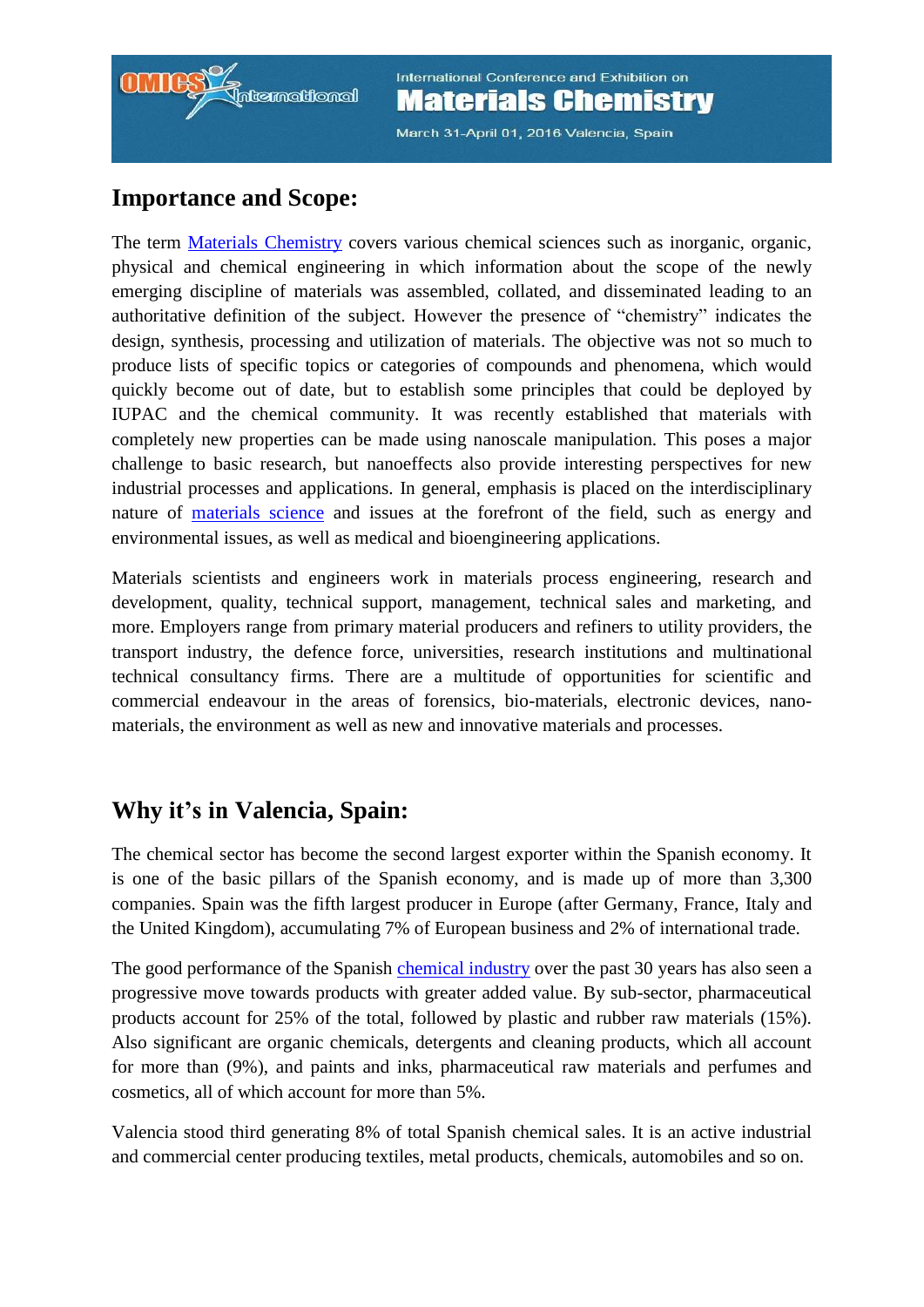# **itemational**

International Conference and Exhibition on **Materials Chemistry** 

March 31-April 01, 2016 Valencia, Spain

## **Why to attend:**

To have a broader view on the materials used in case of manufacturing different chemicals, pharmaceuticals, and the innovative methods employed for their development and processing in various fields of [materials science.](http://materialschemistry.conferenceseries.com/call-for-abstracts.php) The current conference also deals with the advanced technologies like nanostructures, microstructures which distends the growth in formulating new medicines thereby promoting healthcare. It not only gives an idea on the materials but also creates a unique approach towards novel strategies.

## **Conference Highlights:**

Materials Science and Engineering Basic Informatics in various fields Role of Materials chemistry in Pharmacy Design and Synthesis of Materials Foundational Challenges in predictive Materials chemistry Rational Chemical Sythesis on Nanoscale and Nanostructured materials Study of Polymer Science and Technology Applied Materials Chemistry Current Innovations and Emerging areas Research aspects Science of Advanced Materials **Famous Chemists across the globe:** Charles M. LIEBER, Harvard University Omar M. YAGHI, University of California Los Angeles Michael O'KEEFFE, Arizona State University K. Barry SHARPLESS, Scripps Research Institute A. Paul ALIVISATOS, University of California Berkeley Richard E. SMALLEY, Formerly Rice University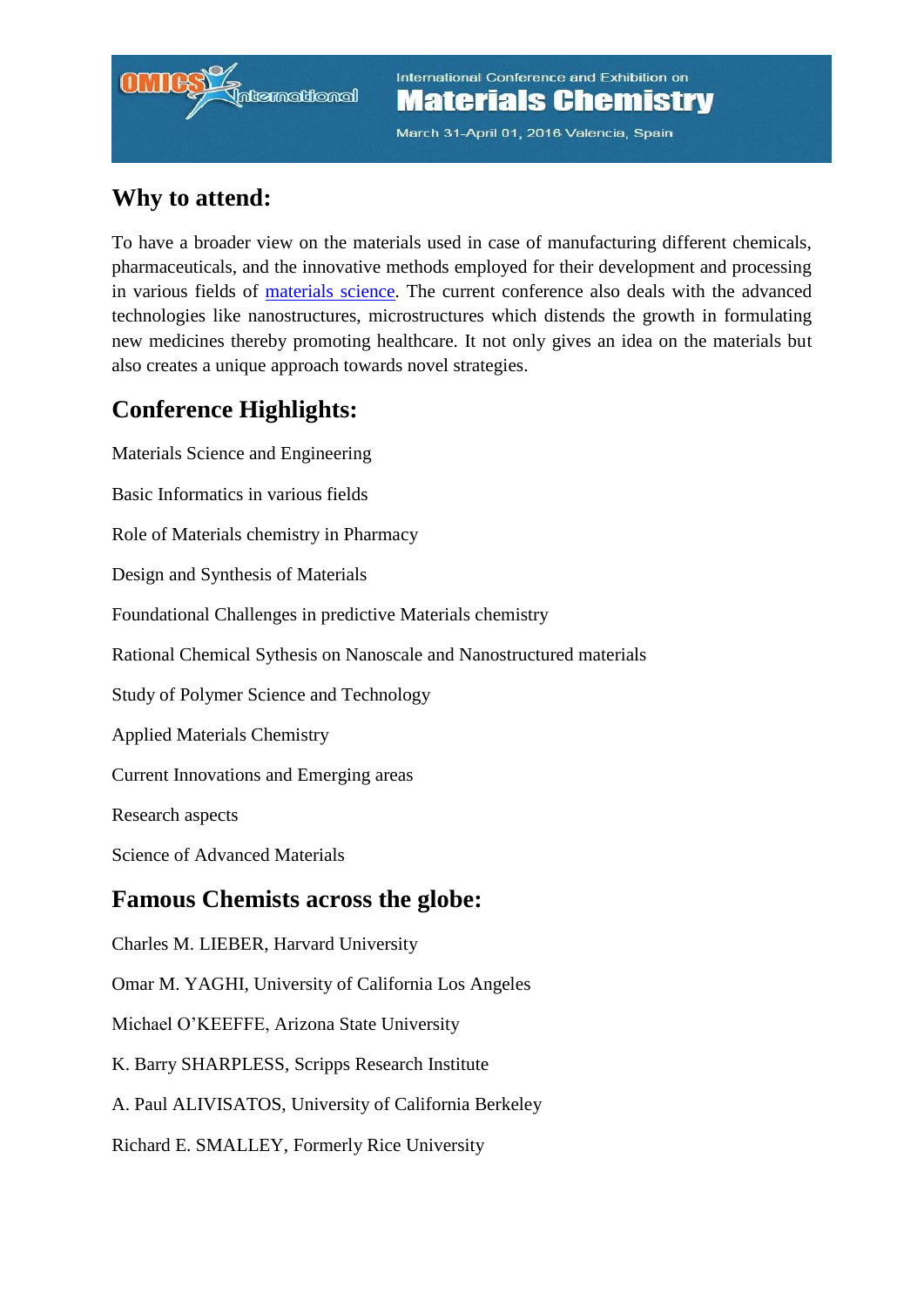

March 31-April 01, 2016 Valencia, Spain

- Hongjie DAI, Stanford University
- Xiaogang PENG, University of Arkansas
- Valery V. FOKIN, Scripps Research Institute
- Peidong YANG, University of California Berkeley

#### **Famous Chemists in Spain:**

- Manuel Ballester
- Heribert Barrera i Costa
- José Elguero Bertolini
- Avelino Corma Canos
- Antonio M. Echavarren
- Fausto Elhuyar
- Juan José Elhuyar
- Josu Jon Imaz
- Jesús Jiménez Barbero
- Enrique Moles Ormella

#### **Statistical Analysis of Chemists:**

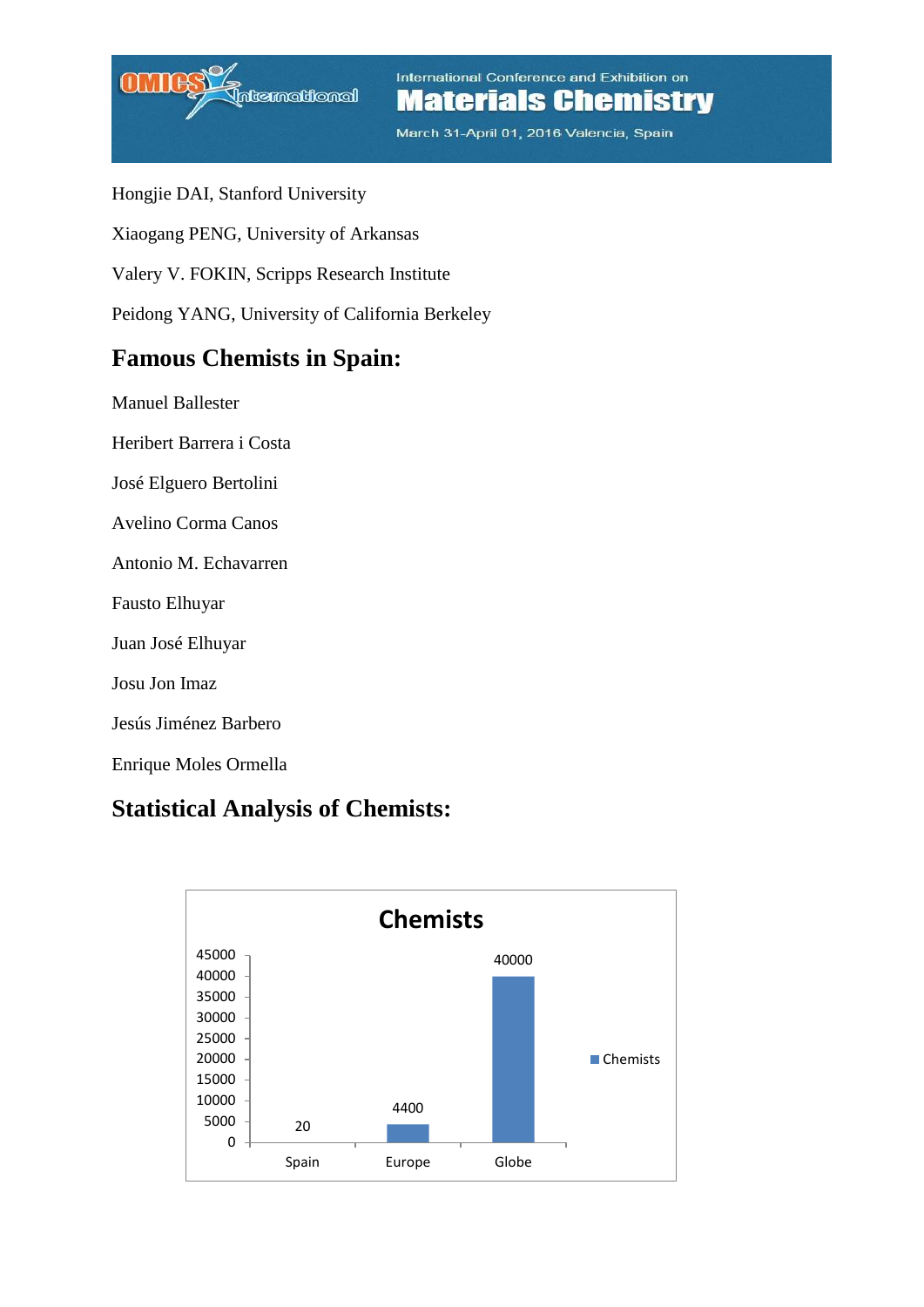

March 31-April 01, 2016 Valencia, Spain

#### **International Chemistry Associations:**

Cooperation on International Traceability in Analytical Chemistry Electrochemical Society European Association for Chemical and Molecular Sciences European Colloid and Interface Society European Federation for Medicinal Chemistry European Federation of Chemical Engineering European Precious Metals Federation Federation of Asian Chemical Societies International Association of Catalysis Societies International Association of Nanotechnology

#### **Chemical Societies in Spain:**

National Association of Chemists of Spain Spanish Royal Society of Chemistry Spanish Society of Biochemistry and Molecular Biology Spanish Catalysis Society Spanish Society of Mass Spectrometry Analytica Spanish Society of Chemistry Catalan Chemistry Society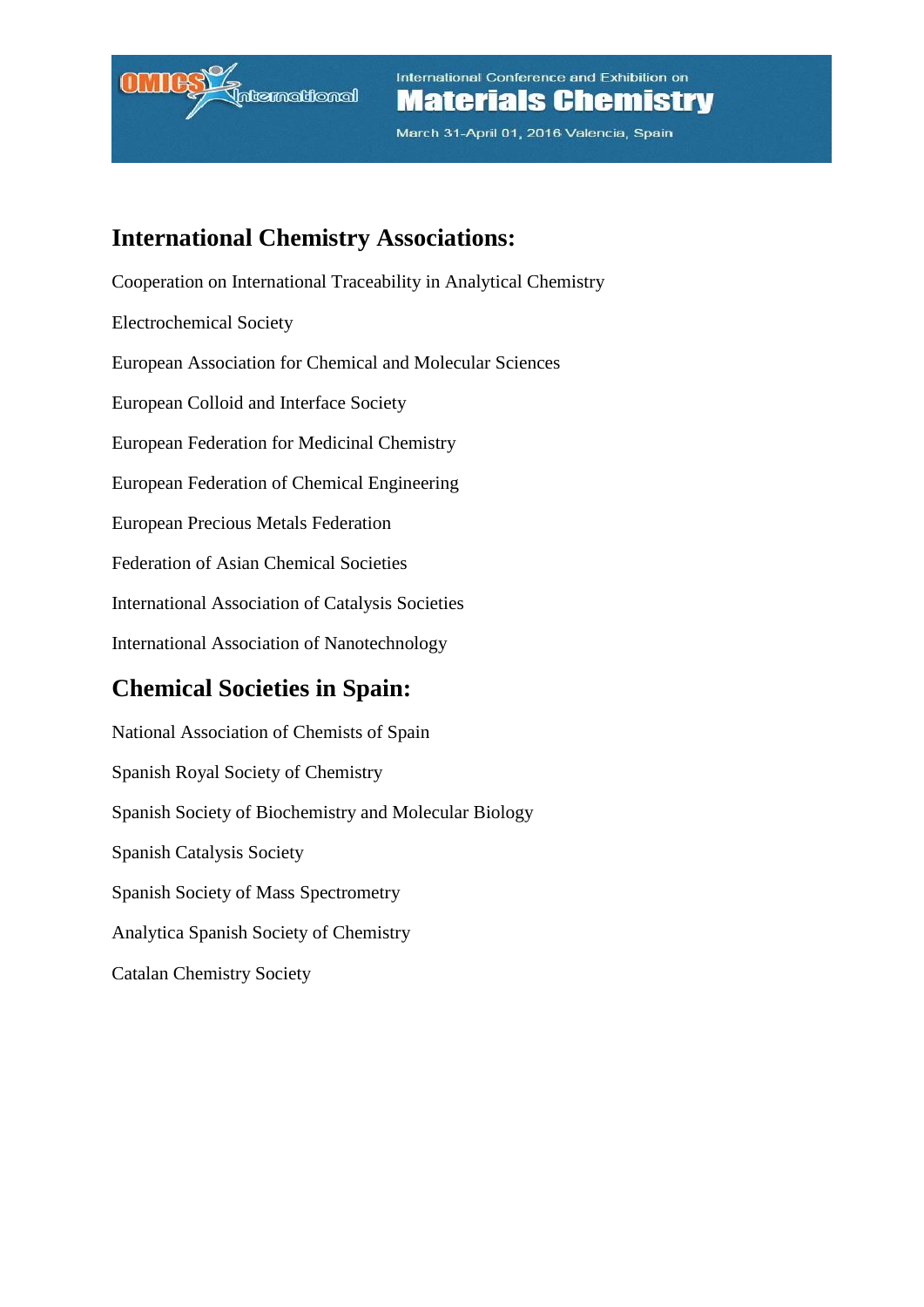## **Statistical Analysis of Chemical Societies:**



## **Top Chemical Industries across the globe:**

BASF, Ludwigshafen, Germany Sinopec, Beijing, China Dow Chemical, Midland, USA SABIC, Riyadh, Saudi Arabia Royal Dutch Shell, The Hague, Netherlands ExxonMobil, Irving, USA Formosa Plastics, Taipei, Taiwan Lyondell Basell, Houston, USA DuPont, Wilmington, USA Ineos, Rolle, Switzerland Mitsubishi Chemical, Tokyo, Japan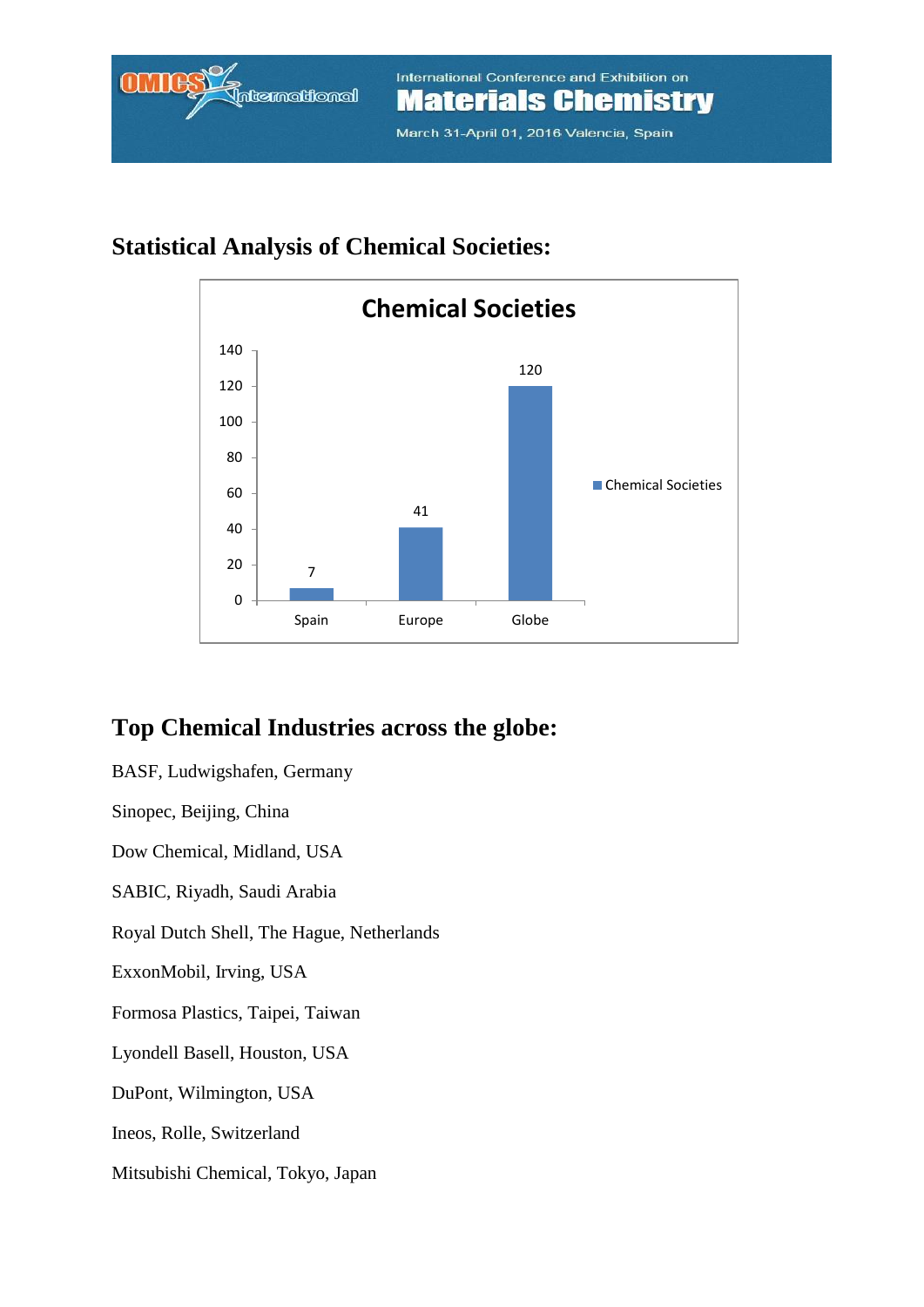

March 31-April 01, 2016 Valencia, Spain

Bayer, Leverkusen, Germany LG Chem, Seoul, South Korea Akzo Nobel, Amsterdam, Netherlands Air Liquide, Paris, France Mitsui Chemicals, Tokyo, Japan The Linde Group, Munich, Germany Reliance Industries, Mumbai, India **Top Chemical Industries in Valencia, Spain:** Uquifa, Barcelona

Comercial Godo, SL, Barcelona Tecnufar , Madrid Panreac, Barcelona Quimicas Merono, Cartagena Murcia Catalysa S.L Global Quimia SL, Barcelona Simar, Igualada AAA Chemist, Valencia Gadea Pharmaceutical Group, Boecillo Valladolid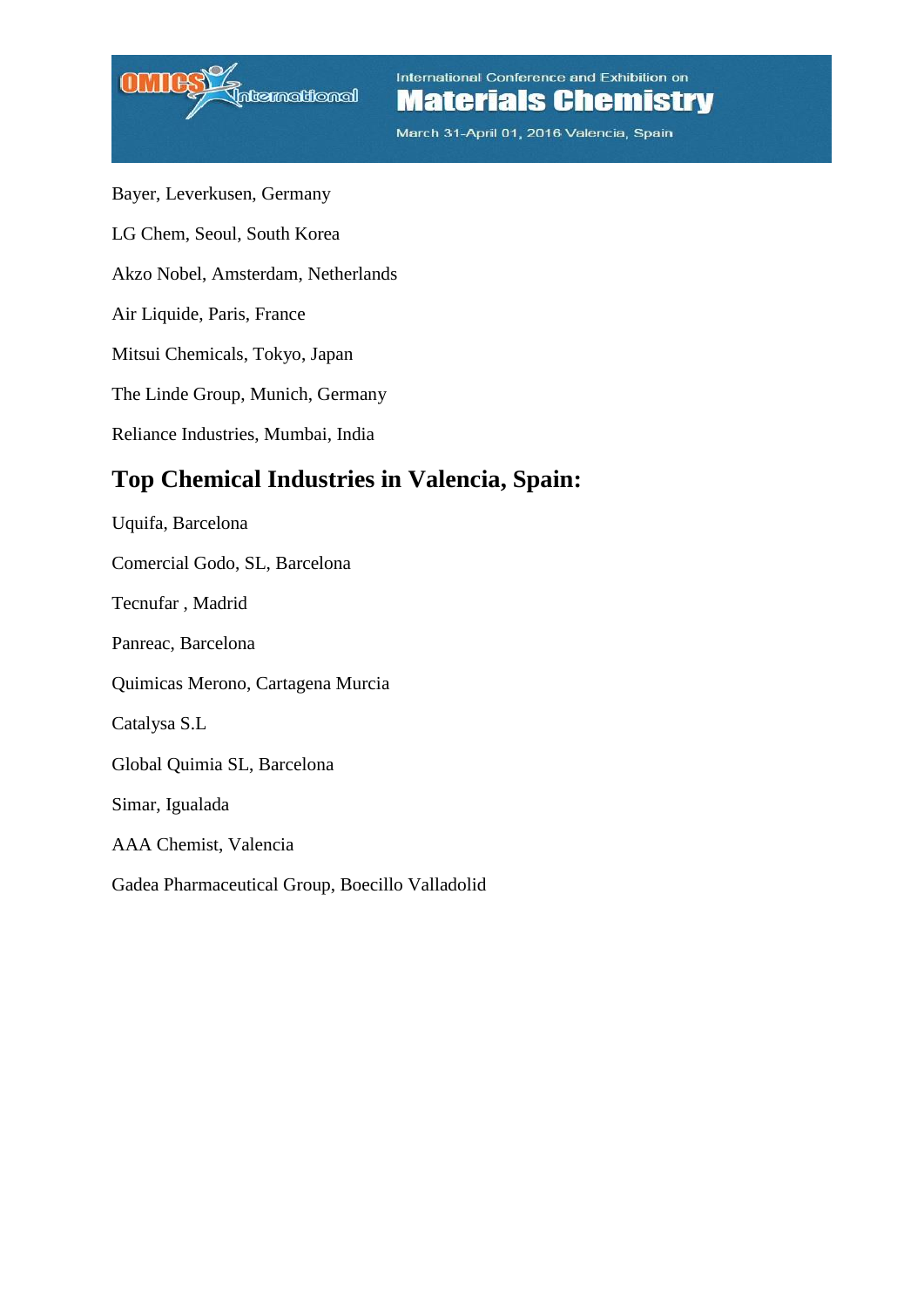

March 31-April 01, 2016 Valencia, Spain

## **Statistical Analysis of Chemical Industries:**



#### **Worldwide Top Chemical Universities:**

Massachusetts Institute of Technology, United States University of California, Berkeley, United States University of Cambridge, United Kingdom Harvard University, United States Stanford University, United States University of Oxford, United Kingdom Swiss Federal Institute of Technology, Switzerland California Institute of Technology, United States The University of Tokyo, Japan University of California, Los Angeles, United States Imperial College London, United Kingdom National University of Singapore, Singapore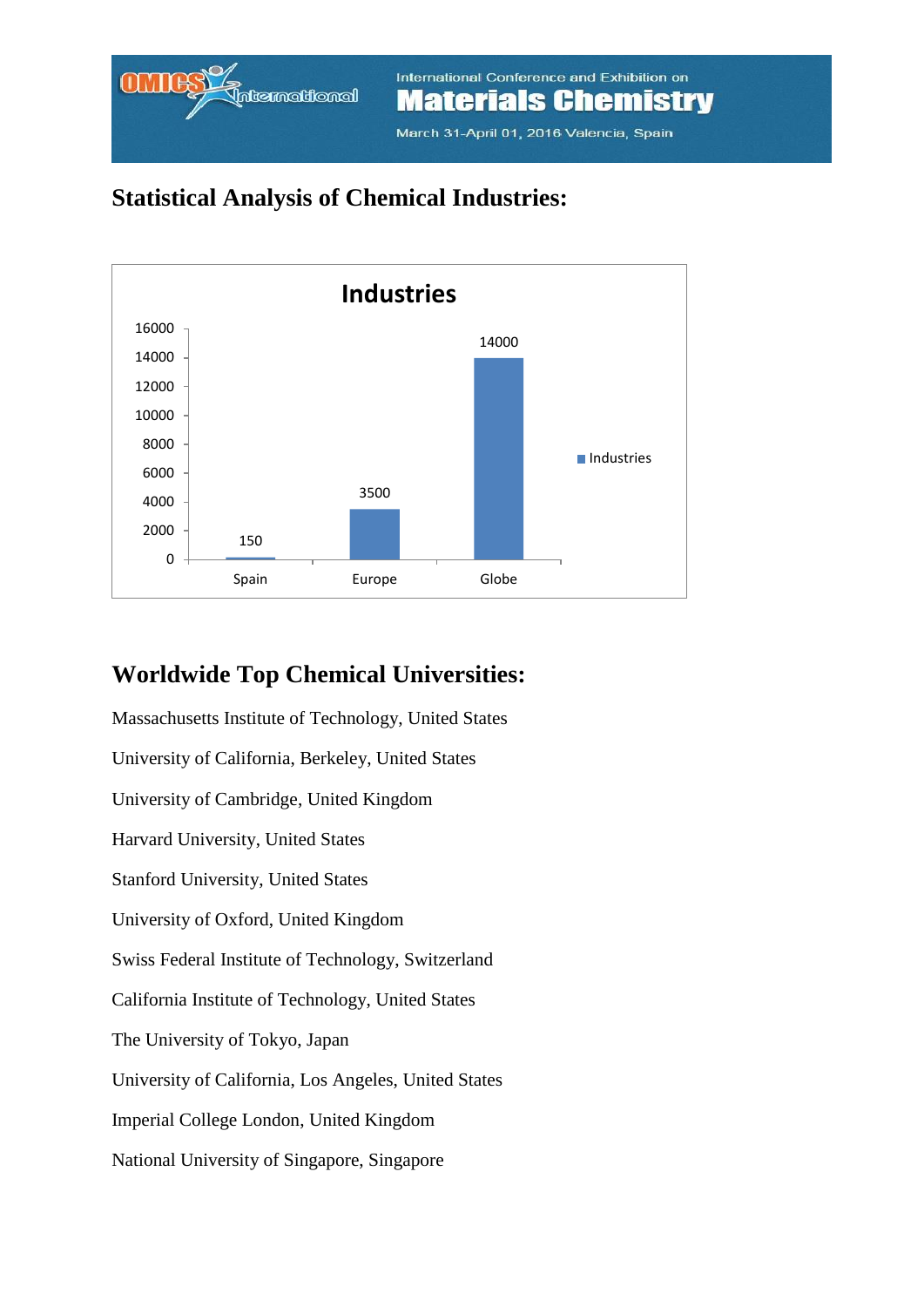

March 31-April 01, 2016 Valencia, Spain

### **Top Spanish Chemical Universities:**

University of Barcelona

Autonomous University of Madrid

University of Sevilla

University of Valencia

University of Cordoba

University of Granado

University of Navarra

Charles III University of Madrid

University of Alcala

University of the Balearic Islands

#### **Statistical Analysis of Chemical Universities:**



#### **Global Market Value on Materials Chemistry:**

World chemicals turnover was valued at  $\epsilon$ 3,156 billion in 2013. This marks a slow recovery of the chemical industry compared with 2012. Global sales grew by 2.4 per cent from  $\epsilon$ 3,084 billion in 2012 to  $\epsilon$ 3,156 billion in 2013. The sales growth rate was considerably lower compared to the 10 year trend, when average annual sales expanded by 10.3 per cent from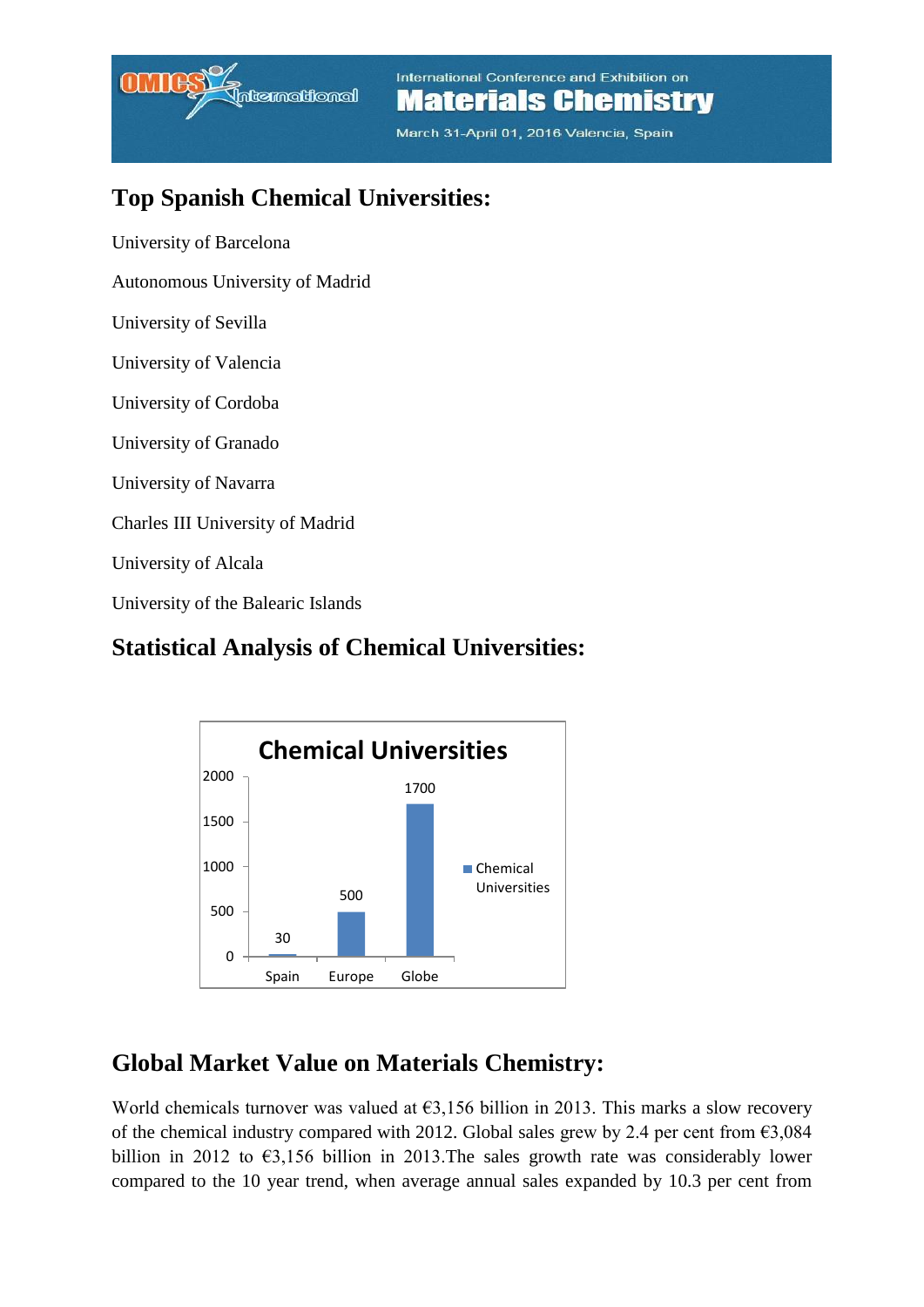March 31-April 01, 2016 Valencia, Spain

2003 to 2012. World chemicals sales in 2013 grew by nearly  $\epsilon$ 73 billion compared with 2012, marking a modest recovery in the world chemical industry.

#### **Spanish Market value on Materials Chemistry:**

The chemical sector has become the second largest exporter within the Spanish economy. In 2010, exports exceeded  $E25$  billion, 24% more than in 2009, when sales to foreign markets already accounted for more than 40% of revenues. This industry is also a leader in R&D +I investments and [environmental protection,](http://materialschemistry.conferenceseries.com/call-for-abstracts.php) accounting for 20% of national investments in this field. Companies based in Catalonia generate 44% of the country's total chemicals sales, followed by Madrid (16%), Valencia (8%), Andalusia (8%) and the Basque Country (4%).

#### **Statistical Analysis of Chemical Sales:**



#### **Worldwide Chemical Market Growth:**

During the period from 2003 to 2013, the European Union gradually lost its top spot in world chemicals sales to China and the rest of Asia (excluding Japan). The EU contribution to world chemicals sales between 2003 and 2013 dropped by 14.5 percentage points from 31.2 per cent in 2003 to 16.7 per cent in 2013. The NAFTA contribution to world chemicals sales also decreased from 25.9 per cent in 2003 to 16.7 per cent in 2013. Japan showed a less pronounced decline of its chemicals sales contribution during the 11-year period. The total value of sales in the European Union has been continuously growing, but overall world chemicals sales have outpaced that rate of growth. World chemicals sales increased by 2.4 times in value terms in 2013 compared with 2003. China's share of world chemicals market sales in 2013 swelled to33.2 per cent, nearly a fourfold increase on 2003 when the country held an 8.7 per cent share. Taking advantage of emerging market opportunities will require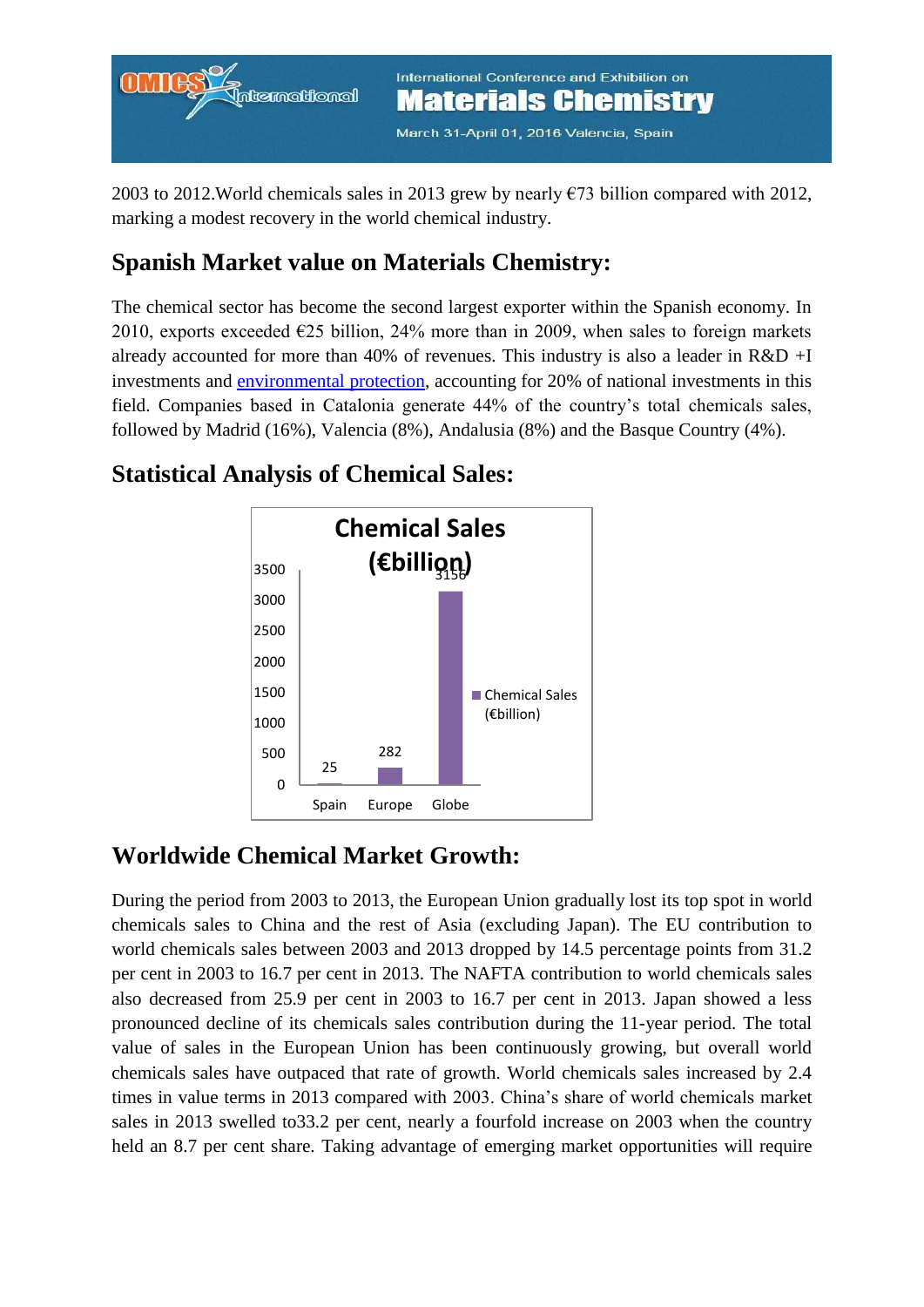

EU leadership in creating competitive framework conditions that enhance the global position of European chemicals.



#### **Market Growth before 10 years:**

To gain deeper insights into the performance of the [chemical industry,](http://materialschemistry.conferenceseries.com/call-for-abstracts.php) the analysis shows that the falling margins across sectors are a contributing factor, with the commodity chemicals sector experiencing the sharpest decline-19 percent between 1998 and 2008. Gross margin in the speciality chemicals sector fell 4.8 percent between 1998 and 2008.